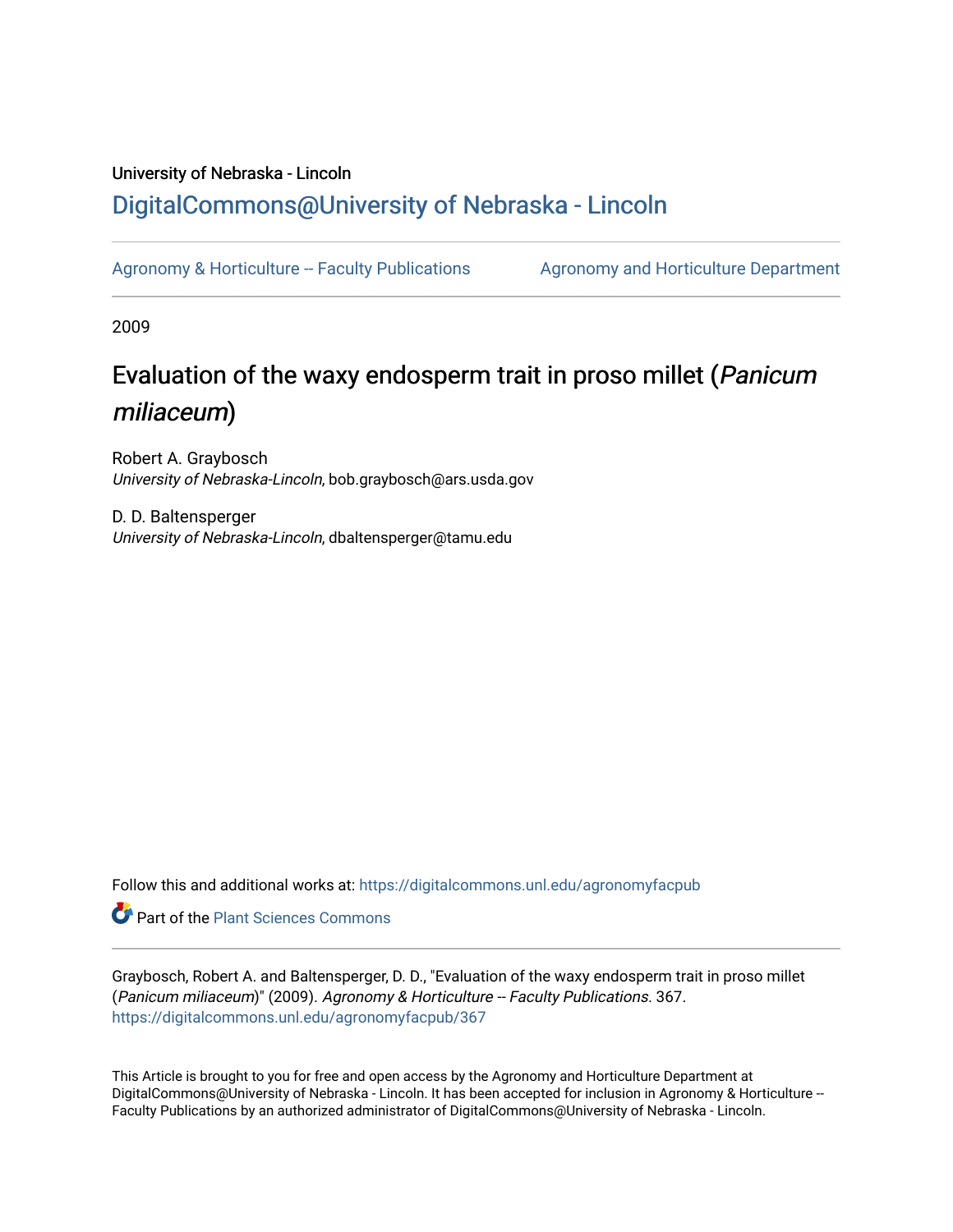### Evaluation of the waxy endosperm trait in proso millet (Panicum miliaceum)\*

R. A. GRAYBOSCH<sup>1</sup> and D. D. BALTENSPERGER<sup>2,3</sup>

<sup>1</sup>USDA-ARS, Department of Agronomy & Horticulture, University of Nebraska, Lincoln, NE 68583,

E-mail: Bob.Graybosch@ARS.USDA.Gov; <sup>2</sup>Department of Agronomy & Horticulture, University of Nebraska, Lincoln, NE 68583, USA; <sup>3</sup>Present address: Department of Soil and Crop Sciences, Texas A&M University, College Station, TX 77843, USA With 1 figure and 3 tables

Received April 30, 2007/Accepted February 8, 2008 Communicated by R. Tuberosa

#### Abstract

The entire USDA-ARS maintained collection of 650 accessions of proso millet (Panicum miliaceum L.) was evaluated for the presence of accessions with waxy (amylose-free) endosperm starch. Six accessions, five of which derived from mainland China, were identified. Segregation ratios for waxy endosperm were evaluated in  $F_2$  and  $F_3$ populations derived from crosses between two waxy accessions, PI 436625 (Lung Shu 16) and PI 436626 (Lung Shu 18), and several wildtype accessions. The waxy trait was found to be under the control of duplicate recessive alleles at two loci, herein designated wx-1 and wx-2. Wild-type alleles at these loci were designated  $Wx-1$  and  $Wx-2$ . Iodinebinding revealed a mean grain-starch amylose concentration of 3.5% in waxy lines and 25.3% in wild-type proso. Expression of the granulebound starch synthase (waxy protein) in waxy lines was reduced to approximately one-tenth that of wild-type accessions. The waxy accessions identified now are available for the introgression of this trait into breeding lines adapted to the Great Plains of North America.

Key words: Panicum miliaceum — proso millet — starch amylose — amylopectin — waxy — inheritance — granulebound starch synthase

Proso millet, or proso (Panicum miliaceum L.) is one of mankind's most ancient cultivated crops. Evidence of its cultivation exists in China from as long ago as 5000 BC; from there it spread to India and across the Eurasian steppes, reaching eastern Europe approximately 4000 years ago (Lágler et al. 2005). Proso is a relatively short-season crop, with very limited water requirements. Hence, it is ideally suited for cultivation in areas with hot, dry and short summer seasons (Baltensperger 2002). In North America, proso is most commonly produced in the drier regions of the western Great Plains, where it is often employed as a rotational crop with winter wheat. Most current US production occurs in the states of Kansas, Nebraska, Colorado, Wyoming and North and South Dakota. At present, the bulk of the US proso crop is utilized in the wild bird seed market. However, proso millet products have found use in the diets of patients with coeliac disease. Because of the protein composition and the contents of some specific components with health benefits, proso grains can be the basis for the development of new foods (Kalinova 2007).

The entire current US proso crop is in the form of types with wild-type starch (starch is composed of a mixture of amylose and amylopectin). Waxy forms (amylose-free starch) exist, and have been known to science since at least 1885 (Dafert, 1885; cited by Hixon and Brimhall 1968). Human consumption of proso occurs across much of Asia, and is increasing in North America. In many such markets, waxy types, because of their glutinous nature and greater properties of adhesion after cooking, are preferred. Waxy cereals produce endosperm starch devoid of amylose, generally as a consequence of mutations in the wx loci, the genes responsible for the production of the enzyme granule-bound starch synthase (GBSS; Smith et al. 1997). In the late 1990s, we established a research programme aimed at the development of waxy proso types suitable for cultivation in North America. Previous evaluation of waxy types from China had found them to be too late in maturity for successful seed harvest in Great Plains environments.

Despite its long history in cultivation, proso has received scant genetic characterization (Zeller 2000). Proso generally is described (Zeller 2000) as an allotetraploid, in which  $2n = 4x = 36$ . Forms with 72 chromosomes have also been noted (Wanous 1990). There has been some recent work characterizing DNA polymorphisms in proso (Lágler et al. 2005). Little is known, however, of the inheritance of qualitative traits. The goals of the present investigation were to: (i) identify waxy types of proso from the USDA-ARS collection maintained at the North Central Regional PI Station, Ames, Iowa; (ii) evaluate the inheritance of the trait after matings with wild-type proso and (iii) examine the effects of waxy mutant alleles on starch amylose content and GBSS expression.

#### Materials and Methods

Six hundred and fifty accessions of proso obtained from the USDA-ARS North Central Regional PI Station, Ames, IA were analysed. Forty-eight seeds of each accession were placed in Costar 48-well microplates (Corning Inc., Corning, NY, USA) and coarsely crushed with a HyPure Seed Crusher (Perkin-Elmer Wallac Inc., Norton, OH, USA). Iodine stain solution was prepared as follows: stock solution = 5 g KI plus 0.5 g I<sub>2</sub> per 250 ml H<sub>2</sub>O; working solution = 50 ml stock solution plus 950 ml  $H_2O$ . The working solution was used until the colour began to fade, and then fresh solution was prepared. Fifty microlitres of iodine stain solution were added to

<sup>\*</sup>Joint contribution of the United States Department of Agriculture, Agricultural Research Service (USDA-ARS) and the Department of Agronomy and Horticulture, University of Nebraska-Lincoln, supported by funds provided through USDA-ARS. Mention of firm names or trade products does not imply that they are endorsed or recommended by the USDA or the University of Nebraska over other firms or products not mentioned.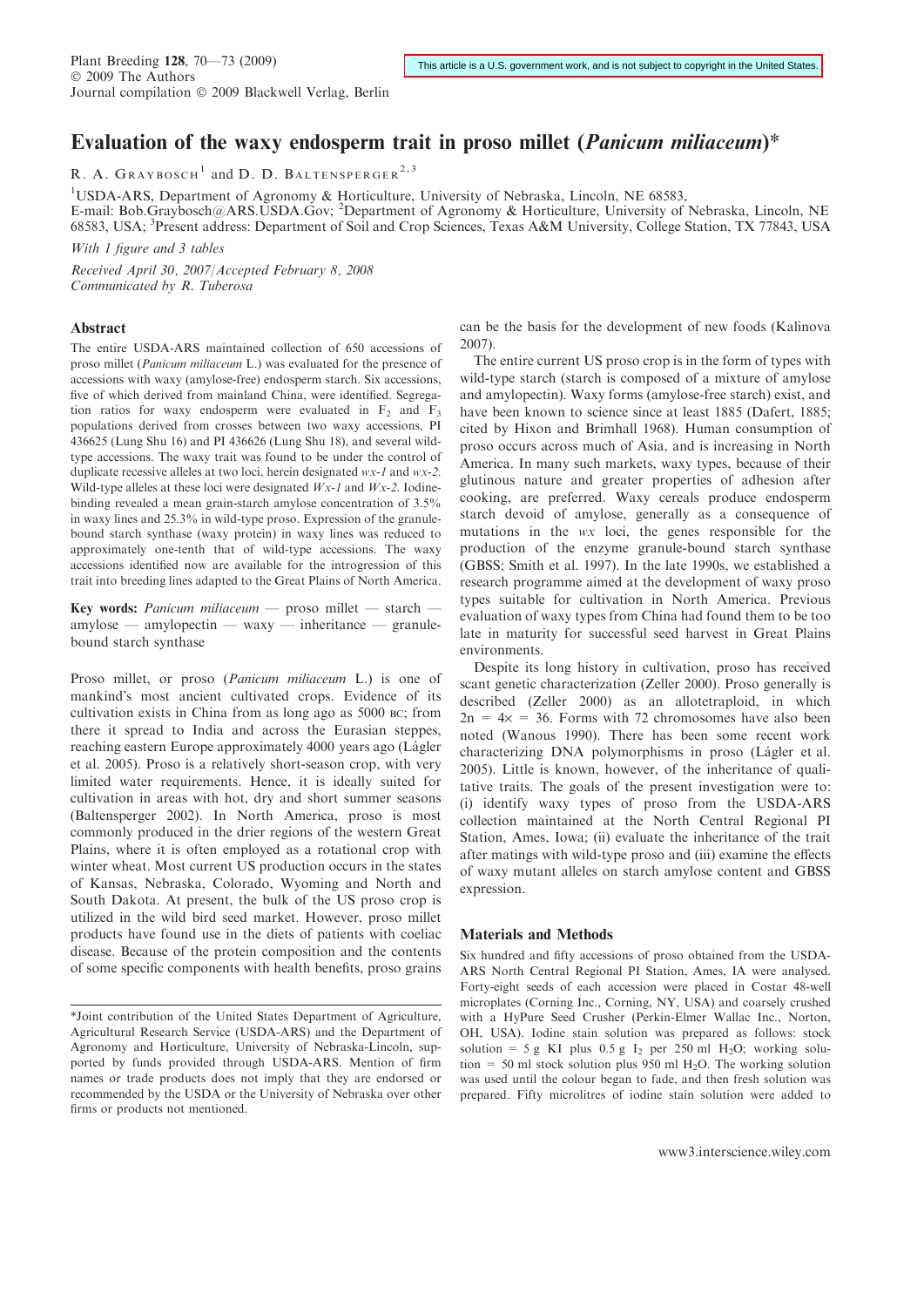each sample and the colour reaction scored after 1 min. Seeds staining dark blue to black were scored as wild type, while waxy seeds were noted by their pinkish or amber to reddish-brown colour. A dissecting microscope  $(40 \times$  magnification) was used to facilitate evaluations.

Waxy accessions (see Results) PI 436625 and PI 436626, along with the wild-type accessions 'Early-bird', 'Huntsman', 'Sunrise', PI 170597, PI 177484, PI 250979 and PI 346940 were sown in a growth chamber, and cultured under a diurnal temperature regime of  $27^{\circ}$ C day/16 $^{\circ}$ C night. Day-length initially was set at 18 h, and reduced to 12 h after 4 weeks of vegetative growth to induce flowering. Three plants were seeded per pot, and three pots seeded per accession. Eight inch diameter pots filled with Sunshine soil mixture #1 (Fisons Horticulture Co., Mississauga, MB, USA) were used. Artificial matings were obtained between waxy and wild-type lines via the method of Nelson (1984).  $F_1$  plants (minimum of three per cross) were grown under identical conditions, and  $F_2$  seed were scored as waxy/wild type as described above.  $F_2$  populations were sown in single-row 4.5 m plots at the University of Nebraska Panhandle Research Station (41.58°N  $103.45^{\circ}$ W, elevation = 1195 m) in Scottsbluff, NE in 2000. Soil type was a Tripp very fine sandy loam (Aridic Haplustolls) with a 1.0% organic matter content and a pH of 8.1. Plots were seeded on 1 June 2000, and harvested by hand on 7 September 2000. Average air temperature during this time period was  $22.1^{\circ}$ C, and  $12.5$  cm precipitation was received during the growing season. Irrigation was used to supplement moisture received via rainfall.

From each  $F_2$  population verified as segregating, single plant selections were made by harvesting panicles separately.  $F<sub>2</sub>$  genotypes then were determined by segregation ratios using  $F_3$  seed. Chi-squared (Steel and Torrie 1980) analysis was used to test for goodness-of-fit to 3 : 1 and 15 : 1 ratios. A minimum of 96 F<sub>3</sub> seeds were evaluated from each segregating  $F_2$  family. Microsoft Office Excel<sup>®</sup> was used for all computations. An average of 30  $F_2$ -derived families were evaluated per cross; however, late maturity under Nebraska field conditions of the progeny of some crosses allowed successful field harvest of fewer lines. Late maturing lines failed to complete typical plant senescence before the first killing frost.

Grain starch amylose concentrations were determined as per Knutson and Grove (1994). Thirty-six true breeding wild-type lines, and an equal number of true breeding waxy types, were selected at random from amongst the  $F_2$  populations. Grain was ground in a coffee grinder. A flour sample from the wheat (Triticum aestivum L.) cultivar 'Scout 66' with a starch amylose concentration of 27.6% was used as a laboratory control. Grain starch amylose assays were determined in duplicate for each line, and mean concentrations of amylose for each genotypic class, waxy and wild type, were determined.

Starch granule proteins, specifically the GBSS, were evaluated via sodium dodecyl sulphate polyacrylamide gel electrophoresis (SDS-PAGE). Starch was extracted and purified from the wild-type proso millets PI 170597, 'Sunrise' and 'Sunup', and from the waxy accessions PI 436623, PI 436625 and PI 436626. For quantitative evaluations of GBSS concentrations, starch was purified from the wild-type cultivar

'Huntsman' and 10 each true-breeding wild type and waxy lines selected at random from the  $F_2$  populations. Starch was purified from either ground grain samples or single seeds via extraction with a buffer containing 60 mm Tris-HCl (pH 6.8),  $3\%$  (w/v) SDS,  $3\%$  (v/v) B-mercaptoethanol and  $10\%$  (v/v) glycerol, followed by two washes with acetone and two washes with water (Graybosch et al. 1998). Proteins were extracted by boiling 10 mg purified starch samples in an extraction buffer composed of  $2\%$  SDS (w/v),  $10\%$  (v/v) glycerol,  $0.06$  M Tris-HCl (pH 8.8),  $0.04$  M dithioerythritol and 2 mM ethylenediaminetetraacetic acid, and subsequently separated via SDS-PAGE (Graybosch et al. 1998). Starch-granule proteins of the wheat cultivar Scout 66' were included as controls. Gels were stained by agitation for 15 h in a solution of 18.8 g  $85\%$  H<sub>3</sub>PO<sub>4</sub>, 80 g ammonium sulphate and 0.8 g Coomassie Brilliant Blue G-250 per litre. The Coomassie Brilliant Blue G-250 was first dissolved in 200 ml methanol, and then added to  $800$  ml  $H<sub>2</sub>O$  containing the additional ingredients. Gels were run in duplicate, stained overnight, and destained with two changes of distilled deionized H<sub>2</sub>O. GBSS concentrations ( $\mu$ g/mg starch) were estimated by use of IMAGEJ software (Research Services Branch, National Institute of Mental Health, Bethesda, MD, USA), using a regression equation  $(r^2 = 0.97)$  developed from separation and evaluation of known concentrations of bovine serum albumin (BSA). Mean values of 10 random selections from each class, waxy and wild type, were determined.

#### Results

Six waxy accessions were identified amongst the USDA-ARS proso germplasm collection. These were: PI 346946, originally obtained from the Vavilov Institute in Russia, and five Plant Introductions from China, PI 436622 (Lung Shu 5), PI 436623 (Lung Shu 7), PI 436624 (Lung Shu 14), PI 436625 (Lung Shu 16) and PI 436626 (Lung Shu 18). The 'Lung Shu' selections all were obtained by the USDA in 1979 from the Germplasm Research Institute in Beijing. No further information on their origin is available; however, the common designation Lung Shu' suggests that they were derived from a single breeding programme or location.

Crosses were obtained between two (PI 436625 and PI 436626) of the waxy accessions, and several wild-type lines (Table 1).  $F_2$  segregation ratios from each cross (Table 1), and from the pooled observations of all crosses, did not significantly depart from a ratio of 15 wild-type : 1 waxy progeny. Chi-squared analysis (Table 1) of each cross, and of the pooled results, all showed a significant departure from an alternative hypothesized ratio of 3 : 1. The chi-squared test for homogeneity was significant (Table 1); this supports the hypothesis that the two classes, waxy and wild type, appear in equal proportions in each population. These ratios demonstrate the waxy trait was recessive, and that two independently inherited and dominant waxy loci exist within wild-type proso. These

Table 1:  $F_2$  segregation ratios in progeny of matings between waxy (PI 436625 or PI 436626) and wildtype parents

| Pedigree                        | Number<br>tested | Number<br>waxy | Number<br>wild type | $\chi^2$<br>(3:1) | P-value | $\gamma^2$<br>(15:1) | P-value |
|---------------------------------|------------------|----------------|---------------------|-------------------|---------|----------------------|---------|
| Earlybird/PI 436626             | 256              | 20             | 236                 | 40.33             | 0.005   | 1.07                 | 0.30    |
| Huntsman/PI 436625              | 128              | 10             | 118                 | 20.17             | 0.005   | 0.53                 | 0.47    |
| PI 177484/PI 436625             | 128              | 8              | 120                 | 24.00             | 0.005   | 0.00                 | 1.00    |
| PI 250979/PI 436626             | 128              | 10             | 118                 | 20.17             | 0.005   | 0.53                 | 0.47    |
| PI 346940/PI 436626             | 128              | 13             | 115                 | 15.04             | 0.005   | 3.33                 | 0.07    |
| PI 436625/PI 170597             | 416              | 25             | 391                 | 80.01             | 0.005   | 0.04                 | 0.84    |
| PI 436625/PI 346940             | 256              | 21             | 235                 | 38.52             | 0.005   | 1.67                 | 0.20    |
| PI 436626/PI 170597             | 96               | 6              | 90                  | 18.00             | 0.005   | 0.00                 | 1.00    |
| Sunrise/PI 436626               | 128              | 9              | 119                 | 22.04             | 0.005   | 0.13                 | 0.72    |
| Total                           | 1664             | 122            | 1542                | 277.0385          | 0.005   | 3.32                 | 0.07    |
| Homogeneity $\gamma^2$ (df = 8) |                  |                |                     |                   |         | 3.45                 | 0.90    |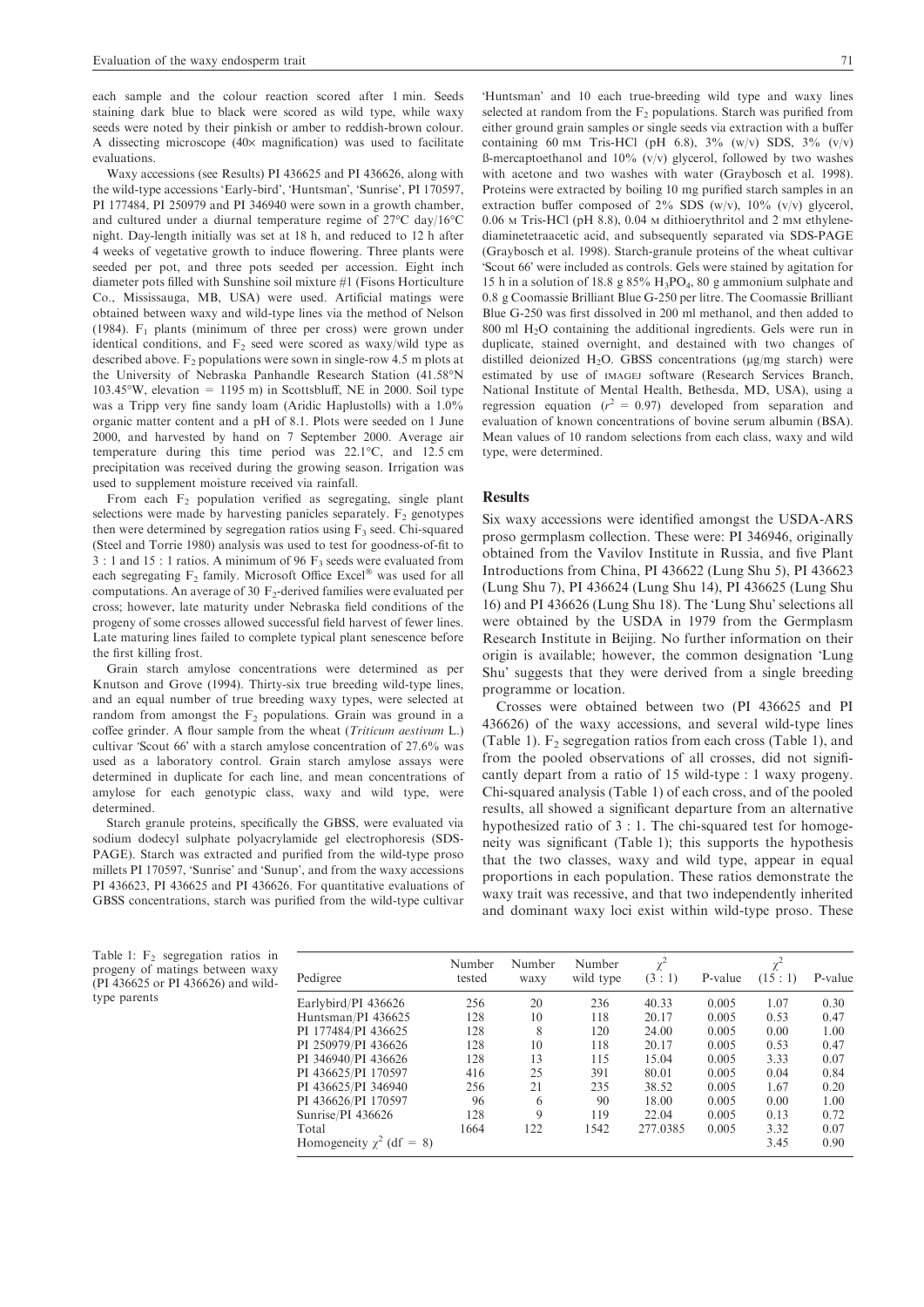|                     | Number of $F_2$ -derived families fitting respective | classes |     |                |       |                            |         |
|---------------------|------------------------------------------------------|---------|-----|----------------|-------|----------------------------|---------|
| Pedigree            | Wild type                                            | 15:1    | 3:1 | Waxy           | Total | $\gamma^2$ (9 : 3 : 3 : 1) | P-value |
| Earlybird/PI 436626 | 21                                                   | 9       |     |                | 40    | 1.80                       | 0.61    |
| Huntsman/PI 436625  | 20                                                   |         | 4   |                | 29    | 8.18                       | 0.04    |
| PI 177484/PI 436625 | 8                                                    | 4       |     | 0              | 19    | 2.38                       | 0.50    |
| PI 250979/PI 436626 | 21                                                   | 15      | 8   |                | 45    | 3.44                       | 0.33    |
| PI 346940/PI 436626 | 5                                                    |         |     |                | 8     | 2.14                       | 0.54    |
| PI 436625/PI 170597 | 26                                                   | 14      | 12  | $\mathfrak{D}$ | 54    | 0.98                       | 0.80    |
| PI 436625/PI 346940 | 14                                                   | 10      | 10  | 3              | 37    | 0.62                       | 0.89    |
| PI 436626/PI 170597 | 20                                                   | 6       |     |                | 34    | 3.36                       | 0.34    |
| Sunrise/PI 436626   | 21                                                   | 8       | 8   | 3              | 40    | 1.60                       | 0.66    |
| Total               | 156                                                  | 70      | 64  | 16             | 306   | 6.76                       | 0.08    |

Table 2:  $F_3$  segregation ratios of  $F<sub>2</sub>$ -derived families from matings between waxy (PI 436625 or PI 436626) and wild-type parents

Table 3: Biochemical characteristics of starches from wild-type and waxy proso millets

| Genotype                                               | n  | Mean | SD   | Minimum | Maximum |  |
|--------------------------------------------------------|----|------|------|---------|---------|--|
| Amylose content $(\% )$                                |    |      |      |         |         |  |
| Wild type                                              | 36 | 25.3 | 32   | 18.8    | 32.2    |  |
| Waxy                                                   | 36 | 3.5  | 10   | 13      | 5.1     |  |
| Waxy protein concentration $(\mu g/mg \text{ starch})$ |    |      |      |         |         |  |
| Wild type                                              | 36 | 36.9 | 16.5 | 11.1    | 60.5    |  |
| Waxy                                                   | 36 | 39   | 5.6  | 11      | 194     |  |

loci are herein designated *Wx-1* and *Wx-2*; recessive alleles are designated wx-1 and wx-2.

Duplicate factor inheritance of the recessive waxy trait was confirmed by  $F_2$  genotypes inferred from  $F_3$  segregation ratios (Table 2). Four expected  $F_2$  genotypes were observed, namely, true-breeding wild-type, true-breeding waxy, segregating  $(3:1, \text{ wild type}:$  waxy) and segregating  $(15:1, \text{ wild type}:$ waxy). Within all crosses save one, and in the pooled analysis (Table 2) these genotypes were observed in the expected ratio of  $9:3:3:1$ . In the cross between 'Huntsman' and PI 436625, there was a deficiency of wild-type families observed.

Mean grain-starch amylose concentration of wild-type proso was 25.3%, that of waxy lines was 3.5%, with an observed range of 1.3–5.1% (Table 3). Wheat cultivars produce 1–3 isoforms of GBSS, which migrate at apparent molecular masses of 59–61 kDa (Yamamori et al. 1992). The GBSS of wild-type proso millet was identified (Fig. 1) as a prominent protein of slightly smaller molecular mass than the wheat GBSS. While genetic studies (above) revealed duplicate  $Wx$ loci, we were unable to resolve two isoforms with the electrophoretic system employed. Starch granules of waxy proso also revealed a band co-migrating with wild-type GBSS, but present at a markedly reduced concentration (Fig. 1). Using known concentrations of BSA as a standard, mean GBSS concentration (Table 3) of wild-type lines was estimated as  $36.9 \text{ µg/mg}$  starch, nearly 10 times that of waxy lines  $(3.9 \text{ µg/mg}$  starch). Evaluation of starch purified from single seeds (not shown) demonstrated identical results, so contamination of waxy samples by trace amounts of wild-type grain during harvest or grinding operations, may be discounted.

#### **Discussion**

Duplicate factor inheritance of recessive traits is commonly observed in polyploid plants such as soybean (Glycine max L.)



Fig. 1: Sodium dodecyl sulphate polyacrylamide gel electrophoresis separation of starch granule proteins from wheat cultivar 'Scout 66' (lane 1), three wild-type proso millets wild-type PI 170597, 'Sunrise' and 'Sunup' (lanes 2–4 respectively) and from the waxy accessions PI 436623, PI 436625 and PI 436626 (lanes 5–7, respectively). Starch was purified from bulked samples of several grains. Dashed arrow indicates wild-type granule-bound starch synthase (GBSS); solid arrow indicates diminished GBSS produced by waxy lines

that have undergone 'diploidization' (Lee et al. 1999). Proso millet has been described as an allotetraploid (Zeller 2000), where  $2n = 4 \times = 36$ . Thus, the confirmation of the duplicate nature of the waxy loci in this species is hardly unexpected. Proso is facultatively heterogamous. It is largely self-pollinated; however, at higher temperatures ( $>24^{\circ}$ C) florets open and cross-pollination is possible. Outcrossing frequencies of up to 10% have been reported (Baltensperger and Cai 2004). Waxy forms of proso most likely arose in a stepwise manner, with independent mutations arising in different backgrounds to produce single null lines, followed by outcrossing between types resulting in the presence of double mutant waxy lines. Waxy forms of proso may then have been perpetuated by early subsistence farmers, perhaps as their glutinous texture after cooking provided some preferred mouth-feel, or aided in the eating process. Waxy proso millet evidently occurs widespread across Asia (Kimata and Negishi 2002). In other polyploid crops, such as wheat, lines carrying mutations at one or more of multiple GBSS-encoding loci are common (Yamamori et al. 1992, Graybosch et al. 1998).